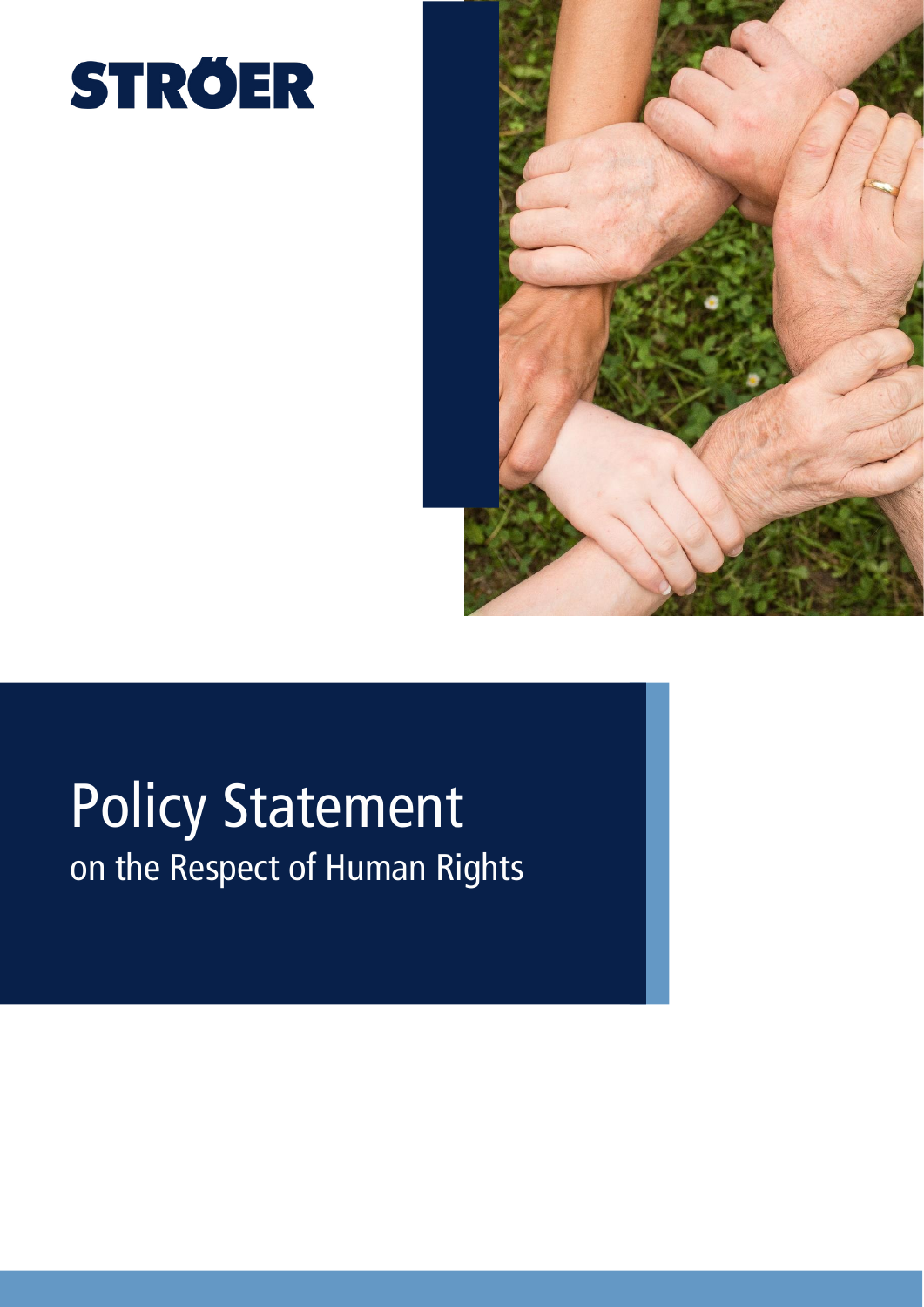## Policy Statement on the Respect of Human Rights

Acting responsible, sustainably, in a legally compliant way and with integrity is one of our core values, and is firmly embedded in our STRÖER corporate strategy.

As the Executive Board of a media organisation with over 100 subsidiaries, we bear a great responsibility both for our workforce of around 10,000 people, as well as for our companies. We are conscious of this social and ecological responsibility, and set high standards with regard to recognising and respecting human rights, both in our own business processes and in our supply and value chain.

We can only be successful in business in the long term if the impact of our business activities is in harmony with people and the environment. In this policy statement, we therefore commit to strengthening human rights and preventing human rights abuses. This commitment applies to our own business activities as well as to our supply and value chains.

This policy statement on the respect of human rights supplements both our Code of Conduct and our Code of Conduct for our suppliers and business partners. The Code of Conduct forms the basis and benchmark for all the guidelines and internal regulations that ensure impeccably responsible and ethical conduct within the Group.

Ströer aligns its business activities with the following internationally applicable standards and guidelines as well as internal requirements:

- United Nations Universal Declaration of Human Rights (UN)
- United Nations Guiding Principles on Business and Human Rights (UNGP)
- Core labour standards of the International Labour Organisation (ILO) on labour and social standards
- Principles of the United Nations Global Compact (UNGC)
- UN Convention on the Rights of the Child
- UN Convention on the Elimination of all Forms of Discrimination Against Women
- Code of Conduct
- Code of Conduct for Suppliers and Business Partners
- Diversity and Inclusion Statement
- Occupational Health and Safety Policy
- Group Privacy Policy

Our primary goal is to avoid violations of human rights. Our responsibility centres on the issues and areas of action where we can exert our influence as a business enterprise. This is also why we assess a large number of sustainability topics in our annual materiality analysis for the STRÖER Group, and consider their relevance for Ströer and for our stakeholders.